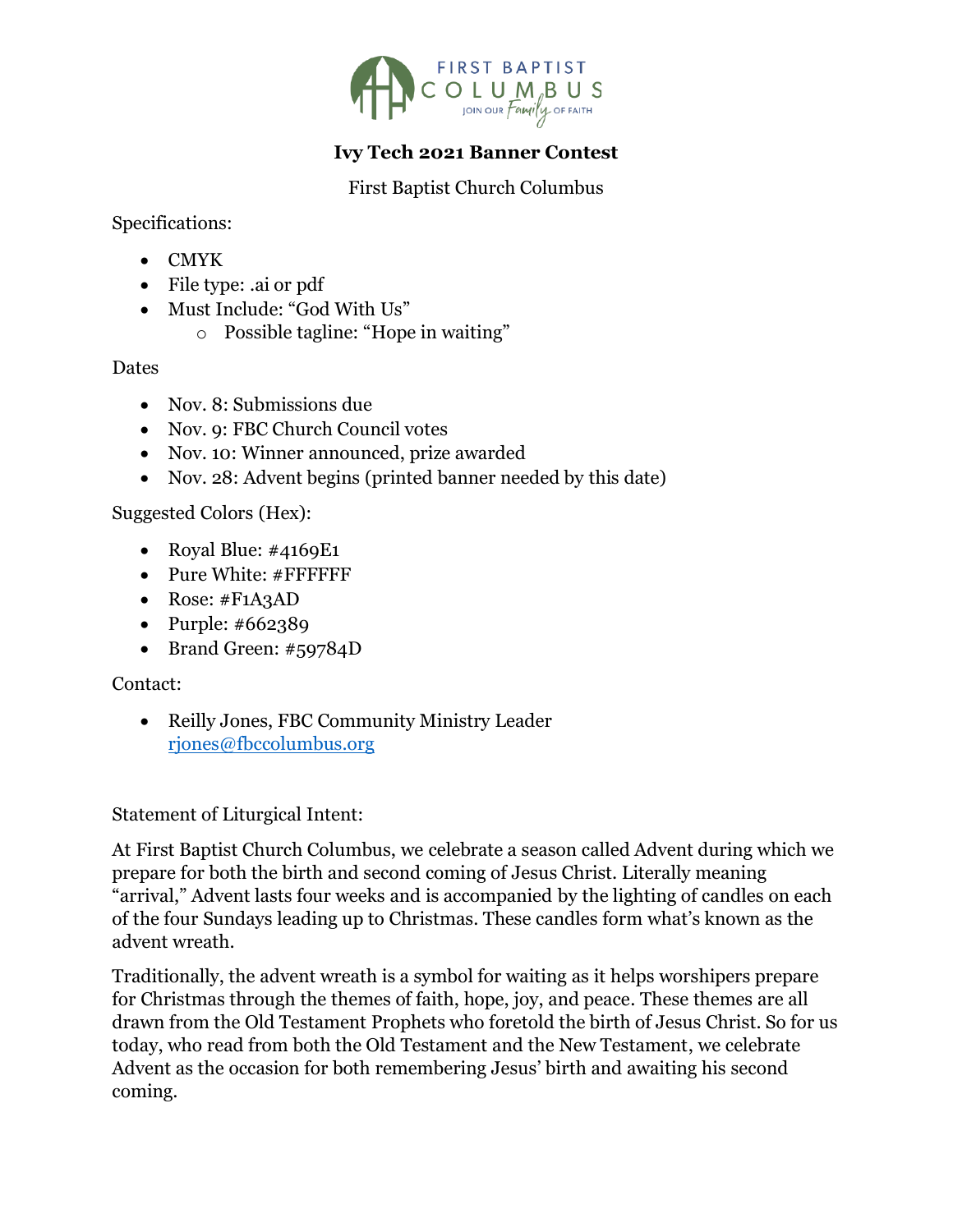

Normally purple and pink, the candles we are going to light this year will be blue and pink as an image of expectant joy rather than somber hope. This change in tone is intended to complement the entire theme of our Advent series: "God with Us," which is one of the names given to Jesus in the Old Testament ("Emmanuel" - Isaiah 7:14).

A newer color to the Advent palette, blue traditionally symbolizes the purity and innocence of Mary, the mother of Jesus, who gave birth to him while still being a virgin. It is intended to lead us to sing with her "The Song of Mary" as it's recorded in Luke 2:46-55, a song of faith, hope, joy, and peace.

The pink candle on the other hand is the traditional color to be lit on the third Sunday of Advent, and it represents joy. When used against the traditional purple candles, the lighter hue signifies the impending birth of the "Light of the World". We are opting to still use pink this year so that we can acknowledge what might be a bittersweet season for those who remember fondly loved ones with whom they used to celebrate.

Finally, the story comes to its climax on Christmas Eve when we finally light the fifth and final candle which is white to symbolize royalty and purity. This is the Christ candle. The Light of the World has entered into the darkness, and the darkness will not overcome it. God is with us.

To gather as a community of faith around these images, colors, themes, and stories is an important way for us to grow closer together as we remember all that Christ has done for us. We do this visually by looking upon the images of our faith as we sing, read, pray, and hear about them once again. Therefore, a banner designed by these principles is one method of embracing this kind of visual faith which forms us around the story of Jesus as we go out to live our lives in remembrance of him.

For further reading regarding Advent, including its history and symbols, see the following articles:

"[The Color Blue in Advent](https://www.umcdiscipleship.org/resources/the-color-blue-in-advent)" (UMC Discipleship)

["Advent Wreath & Candles: Understanding the Meaning, History & Tradition"](https://www.crosswalk.com/special-coverage/christmas-and-advent/advent-wreath-candles-understanding-the-meaning-history-tradition.html) [\(Crossswalk.com\)](https://www.crosswalk.com/special-coverage/christmas-and-advent/advent-wreath-candles-understanding-the-meaning-history-tradition.html)